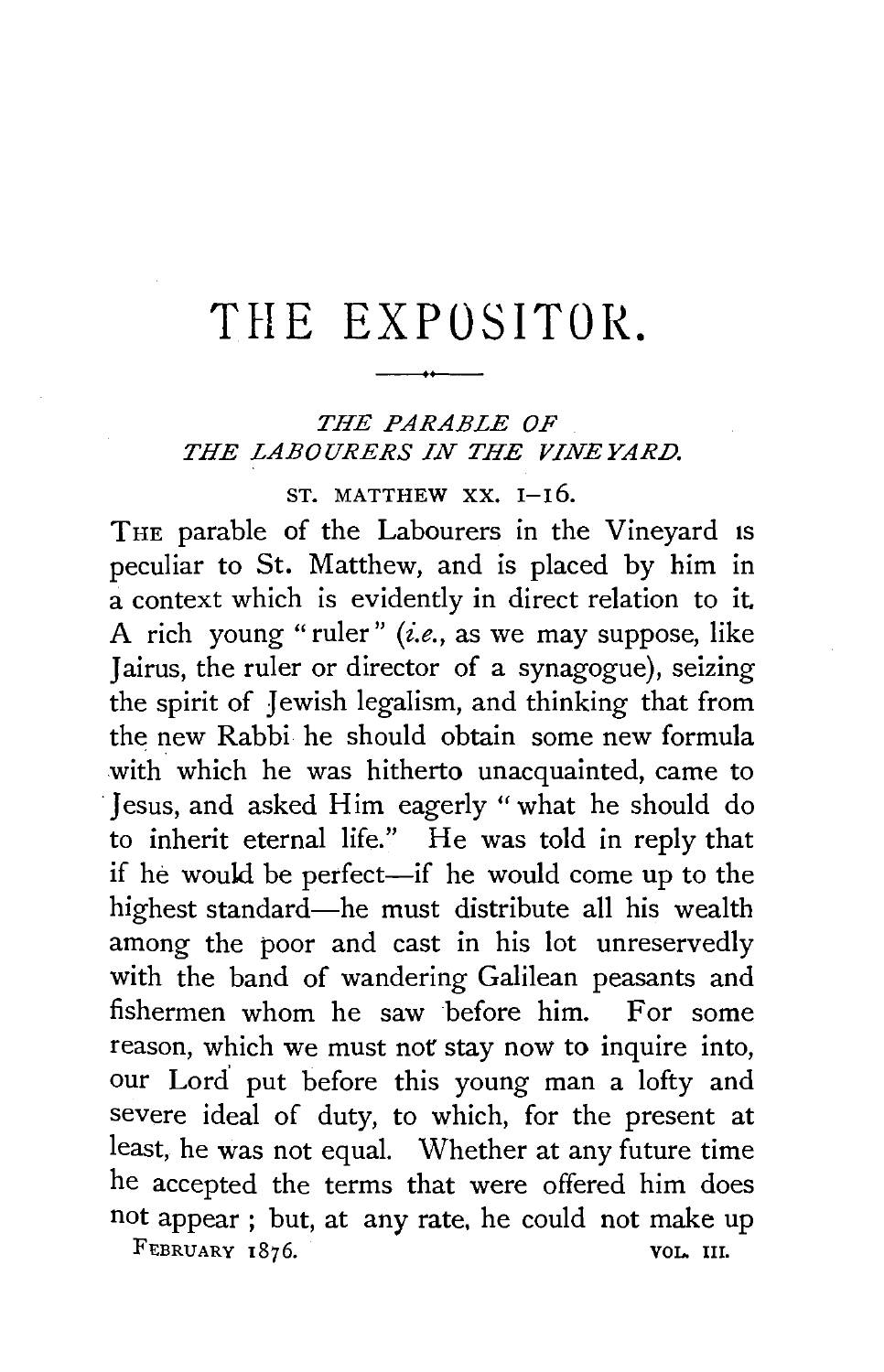his mind to them at once, and he went away disappointed and crestfallen.

After his departure the conversation turned upon the hindrance that riches oppose to any true discipleship of Christ. And Peter, contrasting, not without some self-satisfaction, the sacrifices that he and his fellow-disciples had made with the unwillingness to part with his wealth displayed by the young ruler, asked what reward he and they were to have. The answer to such a question must evidently cut both ways. On the one hand it must assert the truth that any seeming loss which the disciple undergoes is not really such, but rather a gain. God does not require of his servants any surrender which will not be amply, and far more than amply, made up to them. And, on the other hand, the ambition and self-assertion of Peter must needs receive correction. The first of these two objects is met in the last verses of Matt. xix., and the second in the parable which forms the opening section of Matt. xx. The one is linked on to the other by means of the clause of reservation added to the promise of reward. The reward indeed shall be in highly augmented ratio. It shall be nothing less than the gift of eternal life. But, Y' many who are last shall be first, and the first last."

The eye naturally passes from these words to those which conclude the parable that follows, Matt. xx. 16. Here they are almost exactly repeated, and with a less qualified exactness than would appear from our Authorized Version. In this there is an addition that must in all probability be set aside as not part of the original Gospel. The clause, "Many are called, but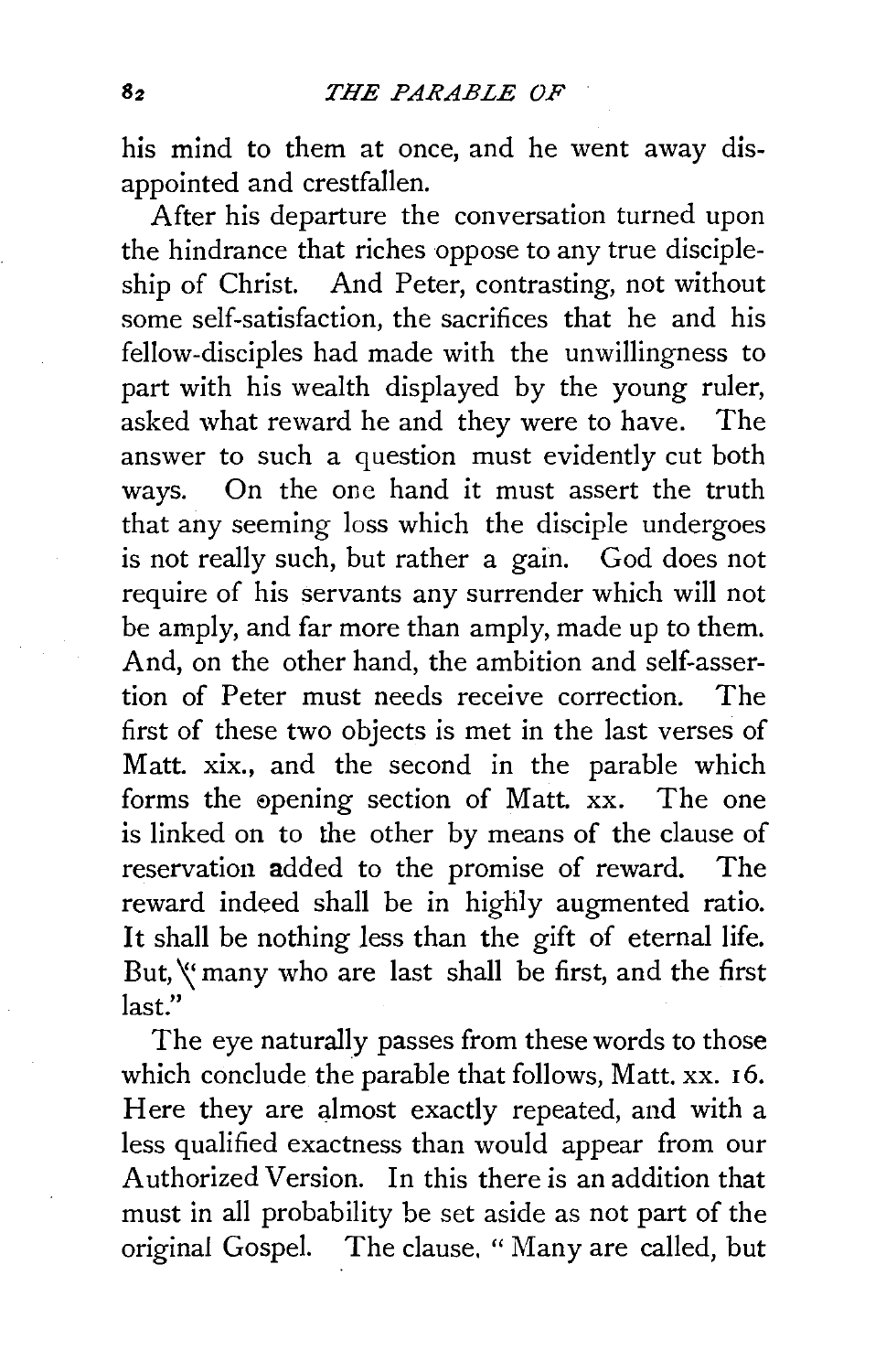few chosen," though undoubtedly genuine in the second place where it occurs, Matt. xxii. 14, is wanting in the two oldest MSS., the Vatican and Sinaitic, with two other important uncials,<sup>1</sup> and also in the two Egyptian versions, a group which is shewn by accumulated evidence to represent the best type of text. The corrupt addition, like so many more, seems to have been early made and soon to have spread, especially over the Syrian and Latin Churches. It is important that this excrescence should be cleared away, as some Commentators have been perplexed,<sup>2</sup> and others (e.g., notably Stier) have been entirely misled by it in their interpretation of the parable. The genuine text ends with the words, "So the last shall be first and the first last." In these we are to look for the summing up, or moral, of the parable, which we shall come to consider in due course.

There are three points in the parable that it may be well for us to take separately :  $(i)$  The hiring of the labourers,  $(2)$  the times of the hiring,  $(3)$  the payment which they receive.

<sup>1</sup> Z, the Dublin Palimpsest, which contains only 290 verses of the First Gospel, but is of the highest value, indeed second only to  $\boldsymbol{\times}$  and B, for any passage on which its testimony is extant; and L, the Codex Regius, at Paris, which marks a transition text, sometimes siding with the oldest authorities and sometimes heading the array of later witnesses. The ·clause was bracketed by Tregelles (before the discovery of the Codex Sinaiticus), and is omitted by Tischendorf (8th edition,

not 7th), Westcott and Hort, and McClellan.<br><sup>2</sup> Archbishop Trench among the number : "There is more difficulty in the ciosing words, 'For many be called, but few chosen.' They are not hard in themselves, but only in the position which they occupy," &c.-' Notes on the Parables," p. 189. This was written before quite so much attention had been paid to text criticism as it has received since, otherwise the difficulty would have found an easy solution.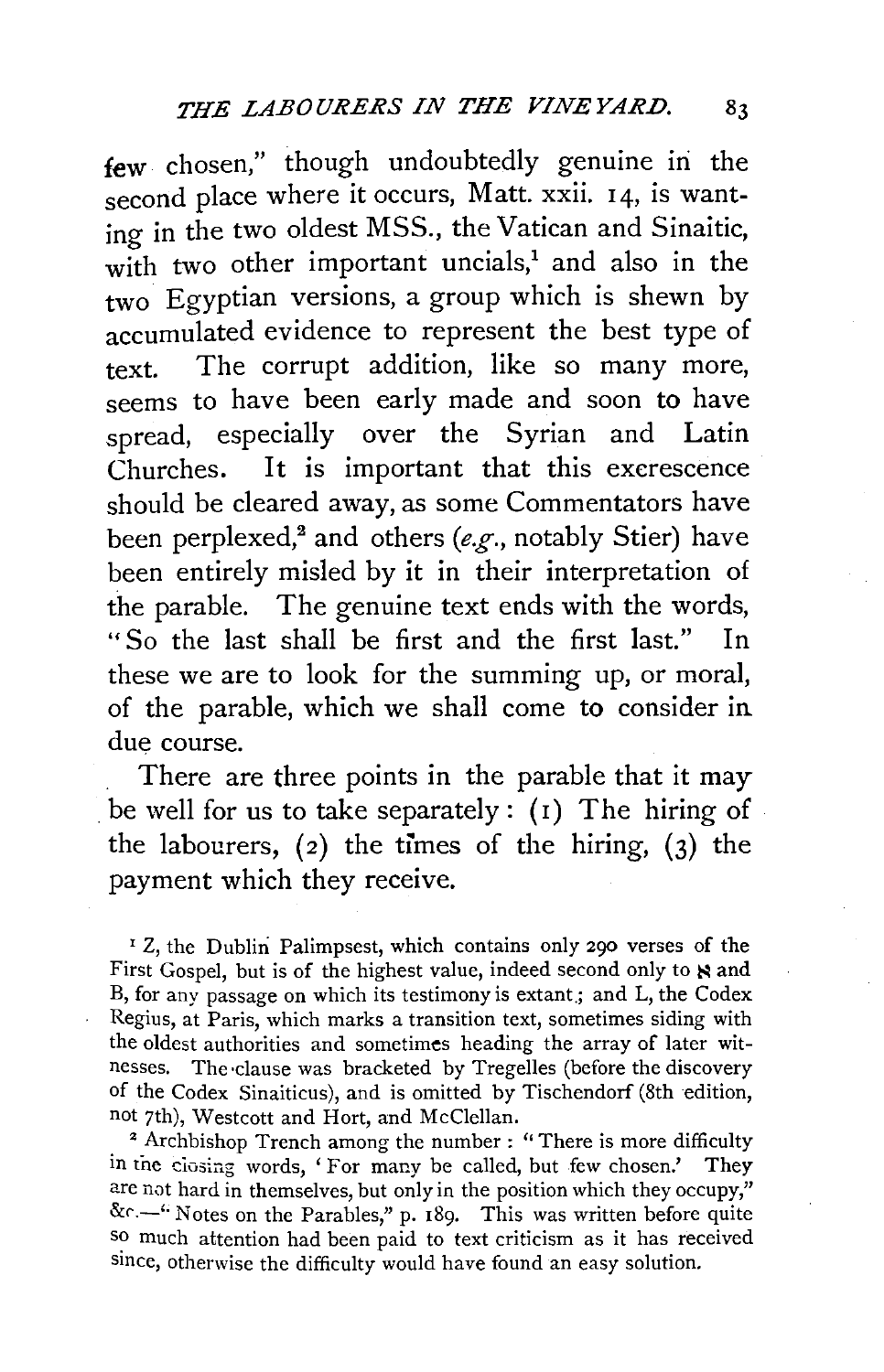(1) *The Hiring-.* The late Dean Alford begins his comment upon the parable by laying down as its punctum saliens that "the kingdom of God is of grace, not of debt." I do not wish to imply that this is not true ; but, strange to say, the very opposite might almost be deduced from it. If we take the first set of labourers only, their relations throughout are strictly those of debt. They are hired for certain work, at a certain price. They are to do a day's work at the ordinary rate of a denarius- which, without very much straining, we may paraphrase, with Mr. McClellan, as a "shilling." They go into the vineyard ; they fulfil their part of the contract ; they earn the promised wages, and they receive them. It is a plain commercial transaction, in which both parties duly perform their share.

It may seem to be somewhat otherwise with the labourers who are sent into the vineyard last. They also receive a shilling, though they have worked but a single hour. We can well understand that this would seem to them to be due to the bounty of their employer. They would hardly expect to receive as much. And yet when we look back at the terms of the contract, here, too, the same element of justice appears, "Whatsoever is right *(Sikatov*) I will give you;" "Whatsoever is right, that shall ye receive." The second of these clauses, indeed, like the latter part of verse 16, seems to be not strictly genuine.<sup>1</sup> It is wanting not only in the group of MSS. mentioned already, but also in the Old Latin translation.

<sup>&</sup>lt;sup>1</sup> The best critical editors are agreed in its excision. Mr. McClellan, again, appears on the side to which he is, in some important instances. opposed.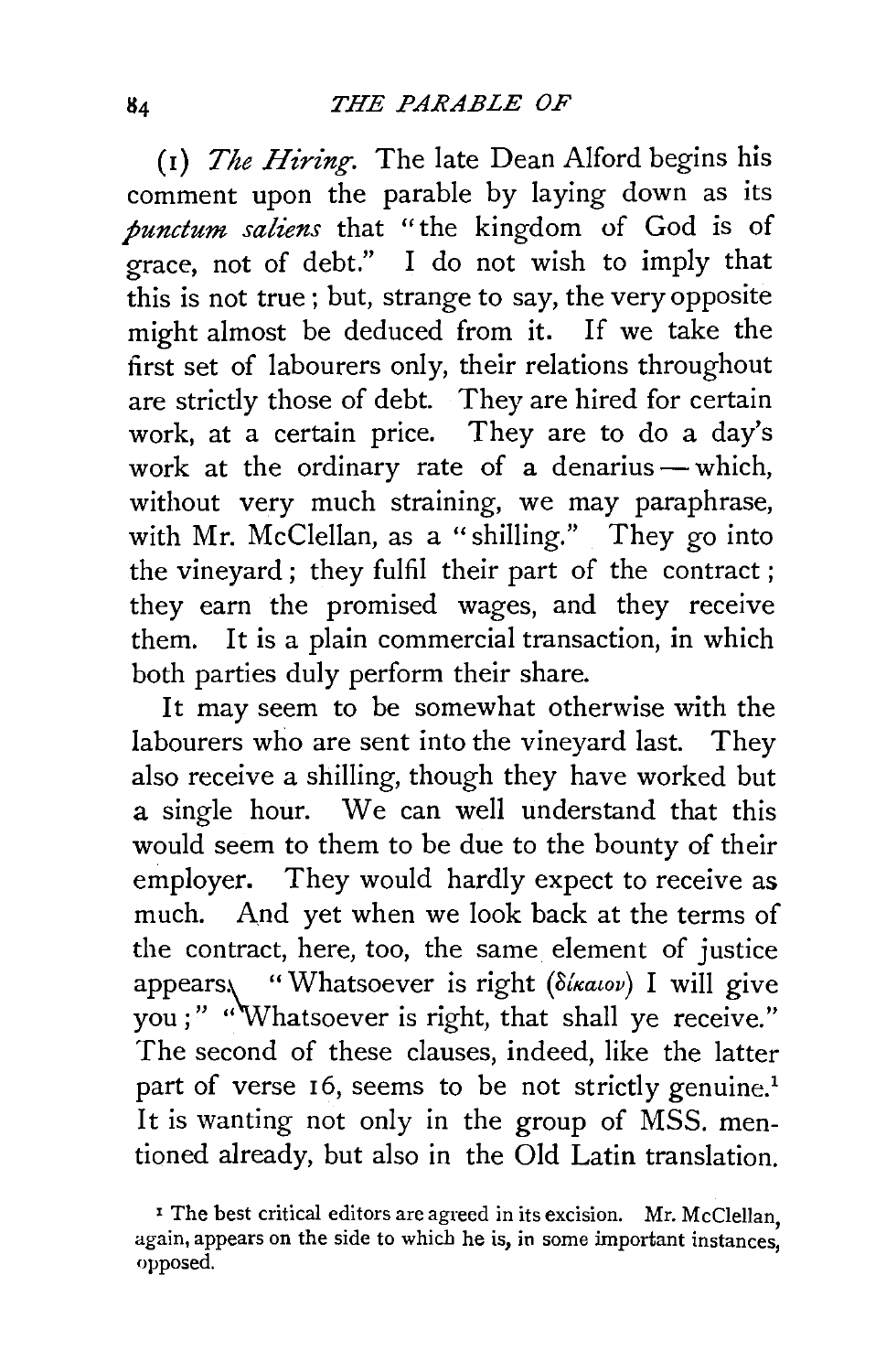It is a later Alexandrine and Syrian reading, which thence passed into the current Constantinopolitan text. The sense, however, is the same. There can be little doubt that the condition, "whatever is right I will give you," which is expressly stated at the hiring of the second party of labourers, is to be extended to those who were sent into the vineyard later. They, too, were to receive what was *just.* Their pay is a  $\mu \sigma \theta$ *b*s,—wages for work done.

Some of the Commentators on the Protestant side have tried hard to evade this conclusion. Starting from the Reformation doctrine of Justification by Faith only, and seeming to see a contradiction of this in an exegesis which would represent the gift of God as in any way earned by the works of man, they have sought to explain away the nature of the gift and to restrict it to merely temporal goods. They have made it out to be the " houses, and brethren, and children, and lands" of Chap. xix. 29, but not the ·" everlasting life " that is coupled with these earthly possessions. It is sufficiently clear, however, that no such limitation is really possible. The eventide is the Parousia—the second coming of the Son of Man, when all who have served Him will be summoned into his presence, to receive according to that they have done.

Our language is apt to fall into metaphors taken from this very act, the payment of wages. Necessarily and naturally. It is the language of Scripture : " The Son of man shall come in the glory of his Father, with his angels ; and then shall he reward every man according to his works ; " "God shall render to every man according to his deeds;" "Every man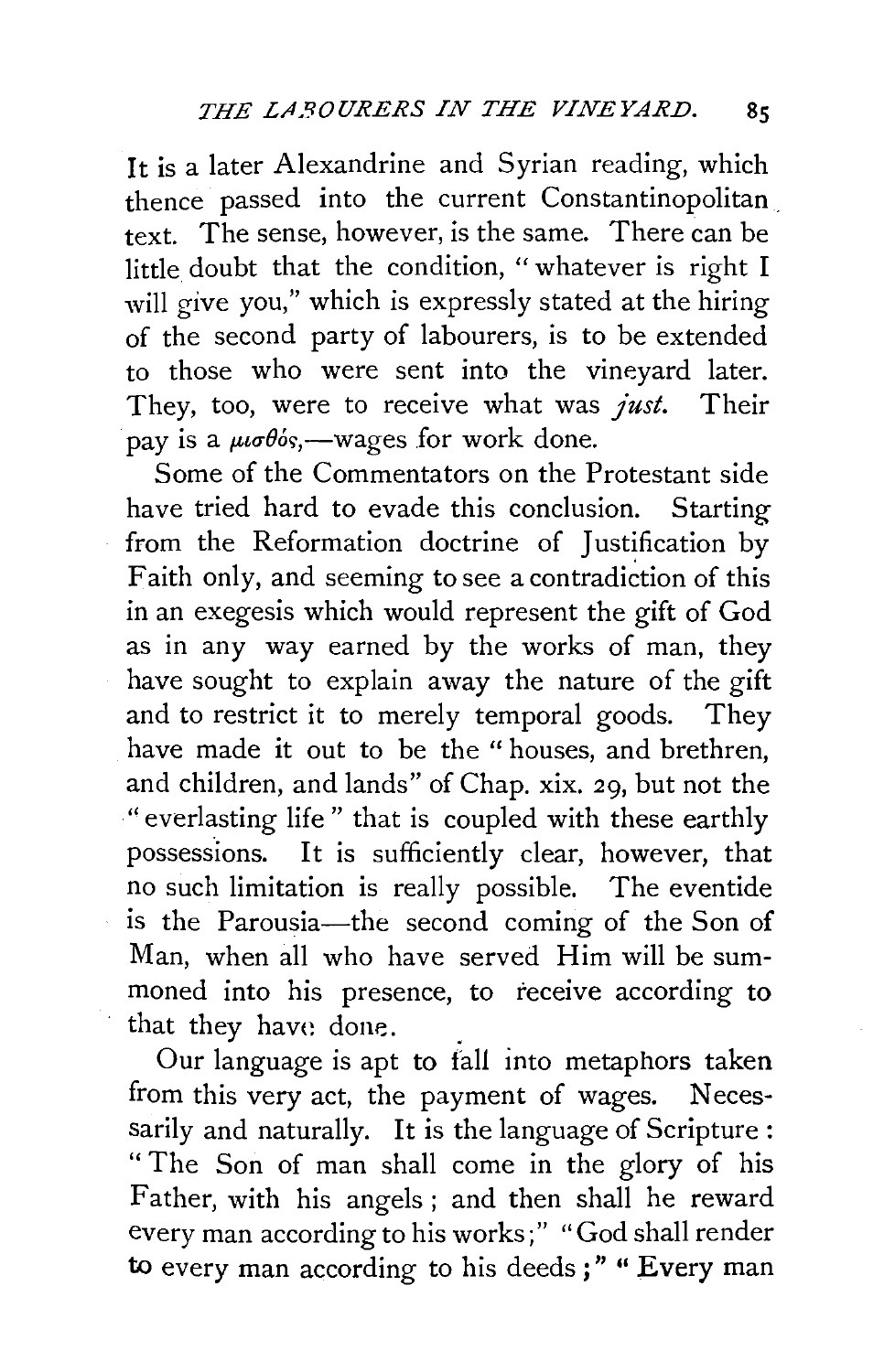shall receive his own reward according to his labour ; " "We must all appear before the judgment-seat of Christ; that every one may receive the things done in the body according to that he hath done, whether it be good or bad ; " " The Father, without respect of persons, judgeth according to every man's work ; " "I will give unto every one of you according to his works ; " " Behold, I come quickly ; and my reward is with me, to give every man as his work shall be." $1$ 

We can afford to let these passages have their full weight all the more as we are less inclined to give a one-sided prominence to the opposite doctrine. For an opposite (or, shall we say rather, complementary?) doctrine there is, which is equally true : " By grace ye are saved;" "We are justified freely by his grace through the redemption that is in Christ Jesus ; " " Now to him that worketh is the reward not reckoned of grace, but of debt. But to him that worketh not, but believeth on him that justifieth the ungodly, his faith is counted for righteousness;" "Therefore it is of faith, that it might be by grace; to the end the promise might be sure to all the seed."<sup>2</sup>

Both sets of passages are equally explicit. On the one hand the future reward is represented as determined by what a man does to deserve it. On the other hand it is represented, not as owed or earned, but as given out of the manifold mercy and bounty of God, through the reconciliation wrought by his Son.

<sup>1</sup> Matt. xvi. 27 ; Rom. ii. 6; I Cor. iii. 8; 2 Cor. v. 10; I Pet. i. 17; Rev. ii. 23 ; xxii. 12.

*z* Ephes. ii. 5 ; Rom. iii. 24; iv. 4, 16.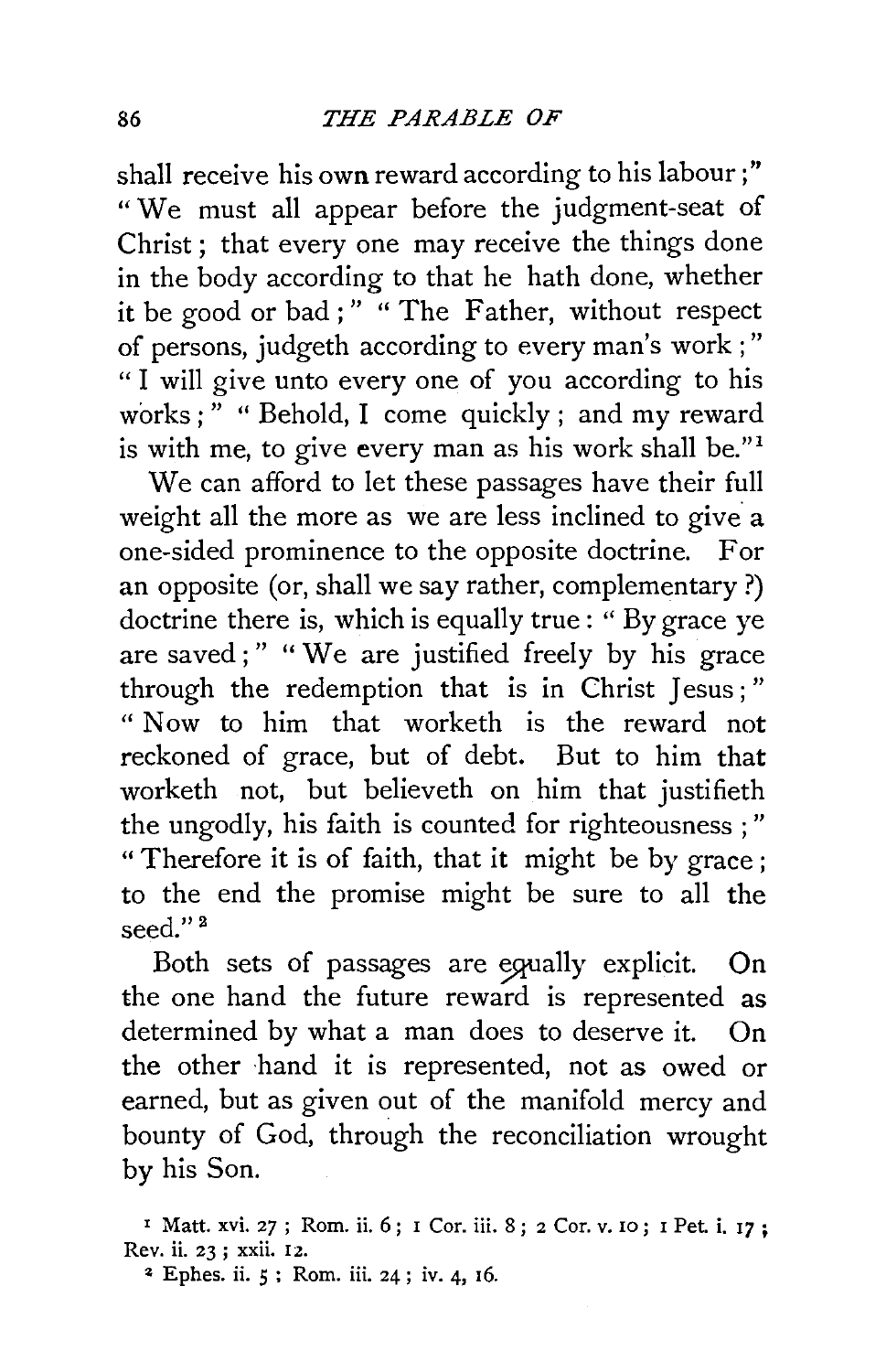These two different points of view seem to be naturally reached according as we follow different lines of thought. If we contemplate immediately and in itself the relation of the work done to the reward received, at once it is seen to be out of all proportion. There is no merit in anything we can do to account for the bountifulness of the promises that God has vouchsafed to us. There is a taint, if not actually on, yet very near to, the best we do. That the stumbling, heartless, inconstant service of earth should meet with such an infinitely glorious return can only be of grace-a free gift, not bought, but bestowed. Yet, on the other hand, if we ask upon whom is that gift to be bestowed ? for whom is this grace to be exercised ? in what comparative proportions shall it be exercised ? then we inevitably fall back upon the question what the man is in himself. If man is a free agent at all (and that he is so is the first postulate of all morals and religion), then it follows that his place must ultimately be determined by the way in which he has used his power of willing.

The contradiction, indeed (so far as there is one), runs through from the very beginning. Man is a creature of circumstances : yet he is free. He is bidden to work in God's vineyard : yet at best his labour will be unprofitable. He will be judged according to his works: and yet by grace he is saved. It is not that works have a merit, directly and immediately, in themselves. But works are the  $r$ test of what a man *is*—they are the test, the outward visible sign of faith itself. And by what he is he will be classed at the day of judgment.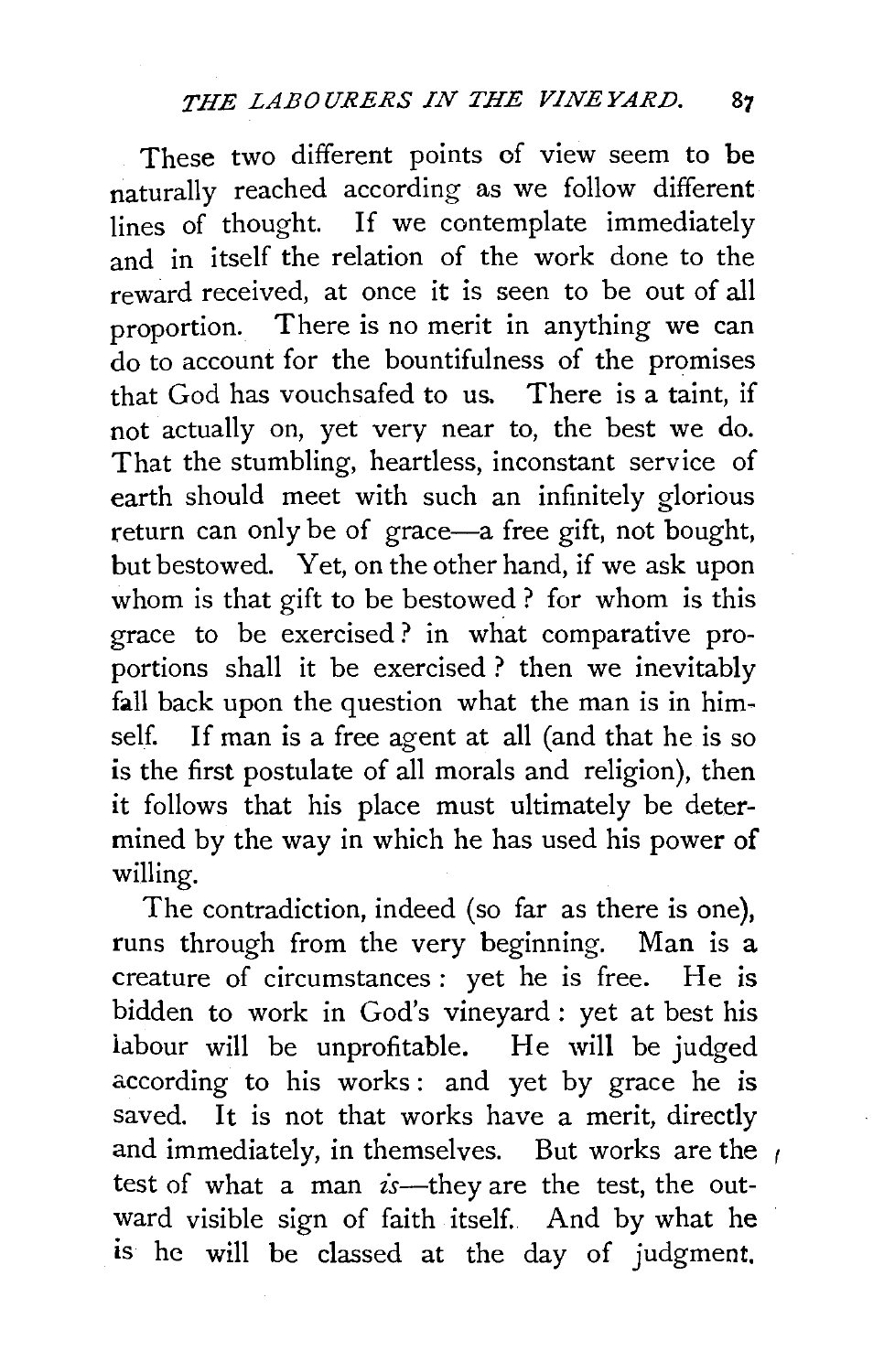But if a man were judged simply by what he isif a severe balance were struck between his good and his evil deeds-no reward would be possible to him at all. That he should receive a reward-and such a reward as he will receive-is an act of grace. Relatively to his fellow-men, to that division and classification on which any system of judgment must be based, salvation is of works. Absolutely, and in regard to the relation between the soul and its God, salvation is of grace.

Perhaps this comes out somewhat more clearly in another parable, which may be used to illustrate this of the Labourers in the Vineyard,—the parable of the Talents. There one servant receives five talents, and by putting them out to trade he gains five talents more. Another, who receives two talents, gains two. But how is the reward proportioned to the merit ? Is it at all on the same scale ? The contrary is brought out expressly and vividly. " Thou hast been faithful over a few things, I will make thee ruler over many things." Or, as it appears in a still more precise and definite form ih the Third Gospel, he who has gained the ten pounds is made to have rule over ten *cities,* he who has gained five pounds over five. That which is measured on the one hand in terms of retail trade, is measured on the other in terms of regal authority and power. " Not as the offence," nor yet as the service, "so is the free gift."

> " God doth not need Either man's work, or his own gifts."

And the limit of man's power to work for Him is not the limit of his grace.

l.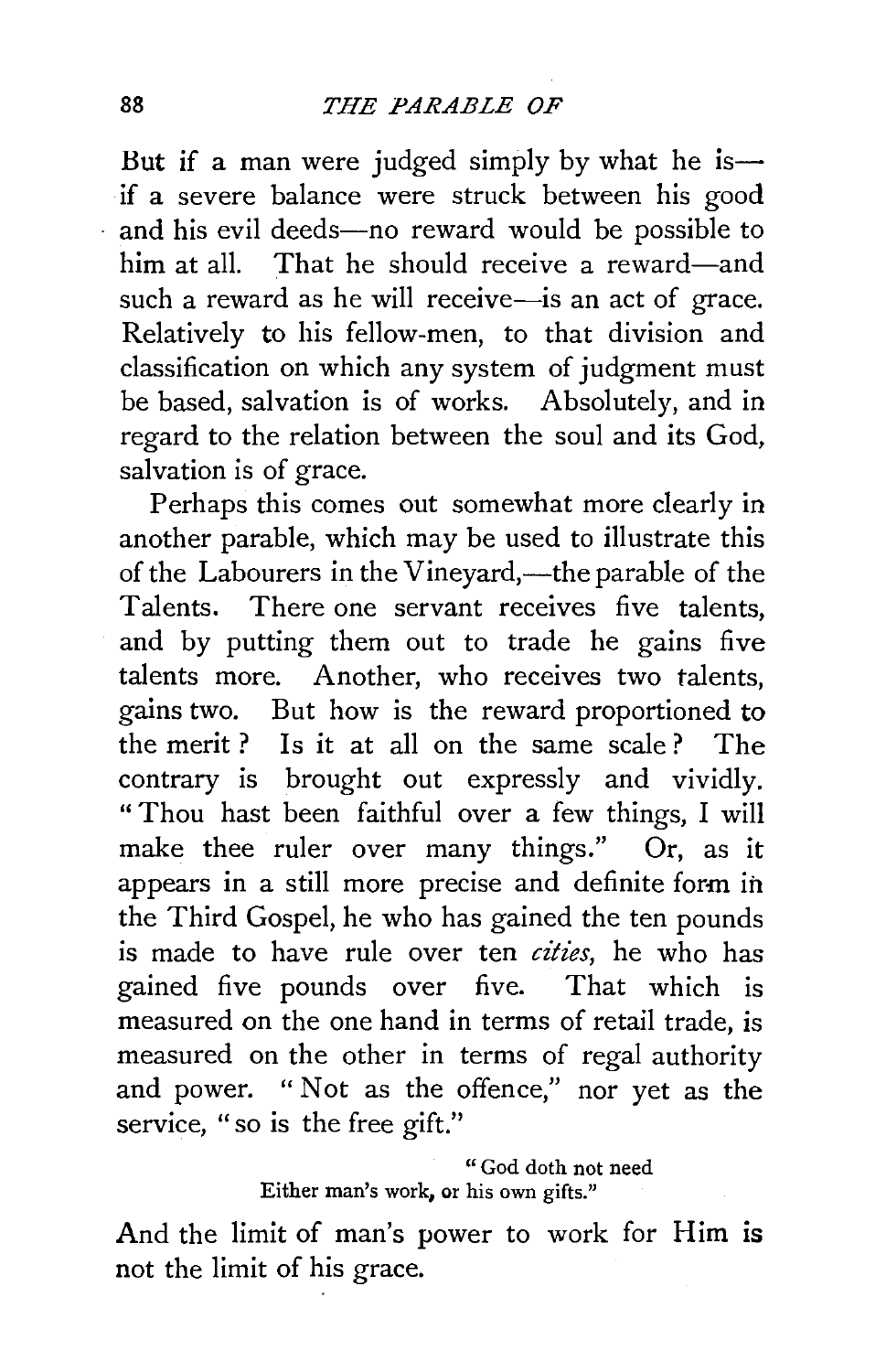(2) *The Times of Hiring.* The question is frequently raised as to the presence of secondary meanings or applications in Scripture. No doubt they exist, and, in our Lord's words especially, to a very large extent indeed. But the account of them seems to be, not so much that the sacred writer or speaker has in his mind, at one and the same time, two or more different sets of events, but that he penetrates to the single law which binds those events together. The laws of the Divine action are uniform. They are made so in order that we may have the power of forecasting their operation and of acting upon them. God deals upon the same principles with individuals separately and with nations and bodies of men collectively. Hence it is not strange if the parables, which express such deep spiritual truths, should be found to have applications on many sides. There is hardly an end to the possible applications of them.

Thus we are not really compelled to choose, as some Commentators have felt bound to do, between different ways of applying the parable before us. A true interpretation will embrace them all. The master of the vineyard is represented as going out in the early morning, *i.e.,* soon after sunrise, when work began, or, according to our modern reckoning, approximately, at six o'clock, at nine, at noon, at three, and at five. And on each occasion he sends labourers into his vineyard, at the later hours not without reproach to them for standing idle so long.

Those called early, say some, were the Jews ; those called later are the Gentiles. Origen maintained that the different hours were rather epochs in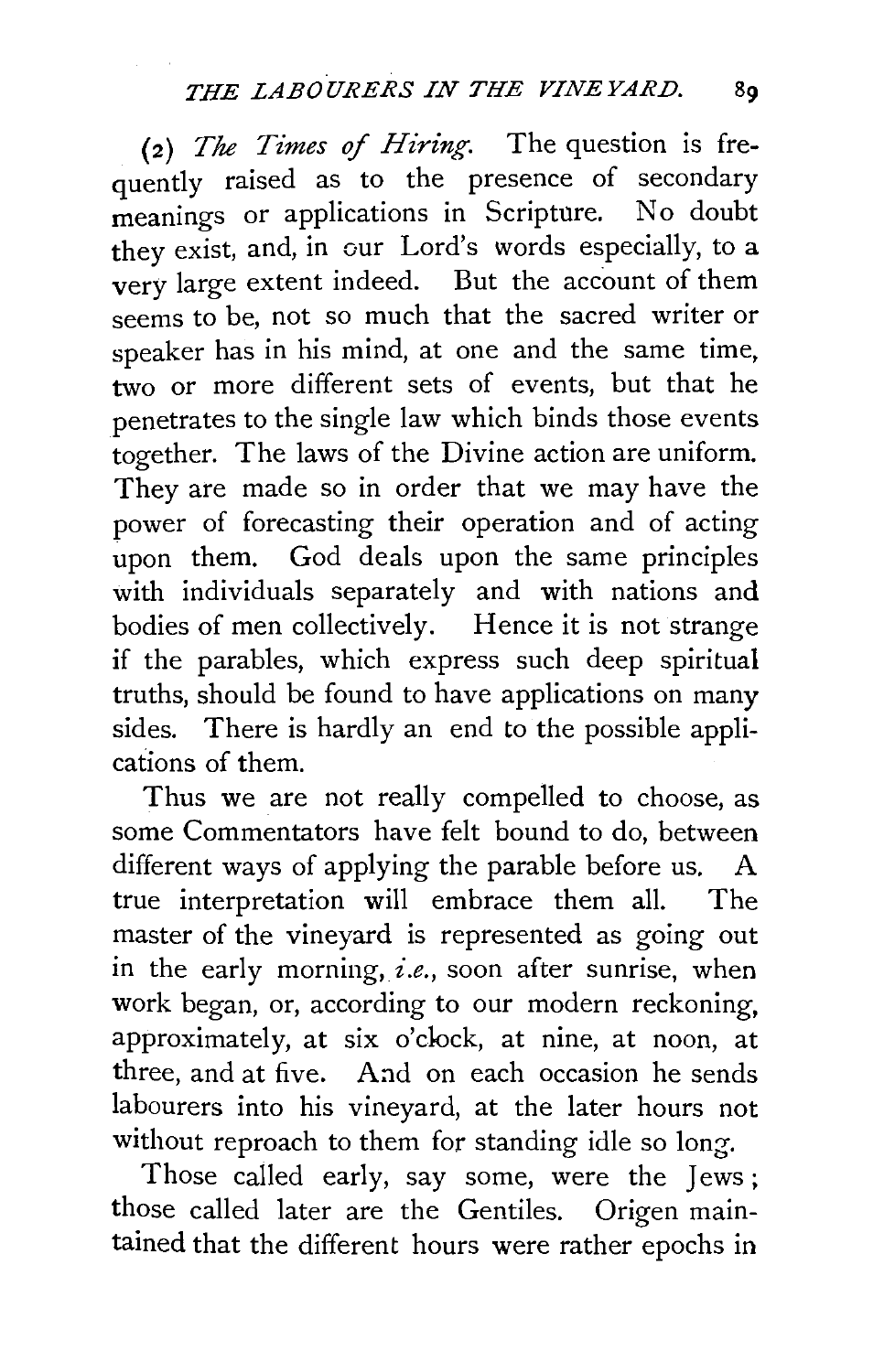the history of the world, such as the Flood, the Call of Abraham, the Mission of Moses. Bengel would . make them periods in the ministry of our Lord Himself, from the first calling of the Apostles to the Ascension and Day of Pentecost; Meyer, periods in the whole Messianic dispensation, from the coming of the Messiah to the Parousia. Others, with Chrysostom and Jerome, say that they refer to periods in the lifetime of individuals. The labourers who are hired in the early morning are those who, " like Samuel, Jeremiah, and John the Baptist, can say with the Psalmist, ' Thou art my God, even from my mother's womb."' To go into the vineyard at the third hour is to enter the service of God in youth. Noon represents manhood ; the ninth hour declining years ; the eleventh, old age, when some have even yet heard and obeyed the heavenly call.

There is no need to pick and choose. The summons of God is made at sundry times and in divers manners, both to nations, to bodies of men, and to individuals. The same rule holds good for one as for the other. It is this rule that our Lord expresses in so lively a manner in the parable, not any of the particular cases that come under it. It may be applied to them, but they do not exhaust it. It has been, is being, and will be, fulfilled. It belongs equally to past, present, and future.

(3) *The Payment of the Labourers.* In these ways, then, the parable is instructive. They do not, however, touch its main point. That is reserved for the end. And here the more serious difficulties of the parable begin.

The labourers are called in to receive their day's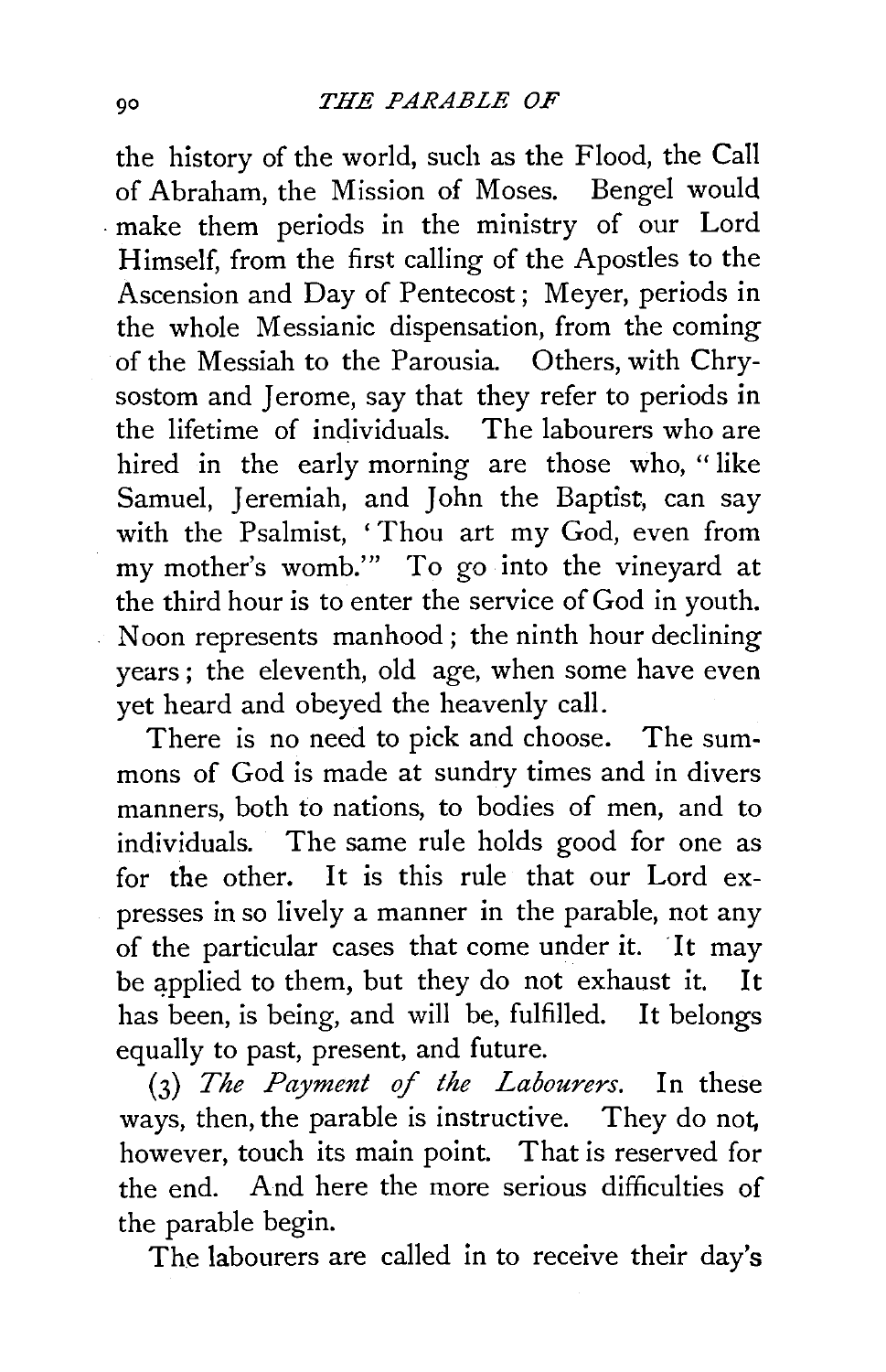wage; and all of them alike, both those who had worked the whole twelve hours and those who had worked only one, receive the sum stipulated for with the first body-the denarius, or shilling. The order, too, in which they are paid. is an inverted one. The late comers are called up first, and so on backwards.

Now thus much is clear. The evening, when work ceases and the paying-time comes, is the Great Audit. The master of the house is He in whose name that Audit is to be held, and the  $\epsilon \pi /T$  porton, or steward, is Christ. We reject as erroneous all inter- . pretations which explain the payment in any other way. It is the gift of eternal life.

There are, however, some points that this parable leaves open. It is not intended to convey any decision as to the relation between the hour of death and the hour of judgment. Both are represented as taking place at the same time, or as immediately following each other. The labourers leave the vineyard, and they are at once summoned into the counting-house to receive their due. The interval. such as we believe there will be, is foreshortened. The parable is silent as to specific information on this head.

Neither is any inference to be drawn from the equality of the sum paid. All the labourers receive the shilling ; but it does not therefore follow that future rewards will be equal. The direct contrary is stated in other parables. The servant who trades with the money his lord committed to him and makes ten pounds becomes governor over ten cities: he who has ·been less successful, but yet successful, has rule over five. The Twelve Apostles are to "sit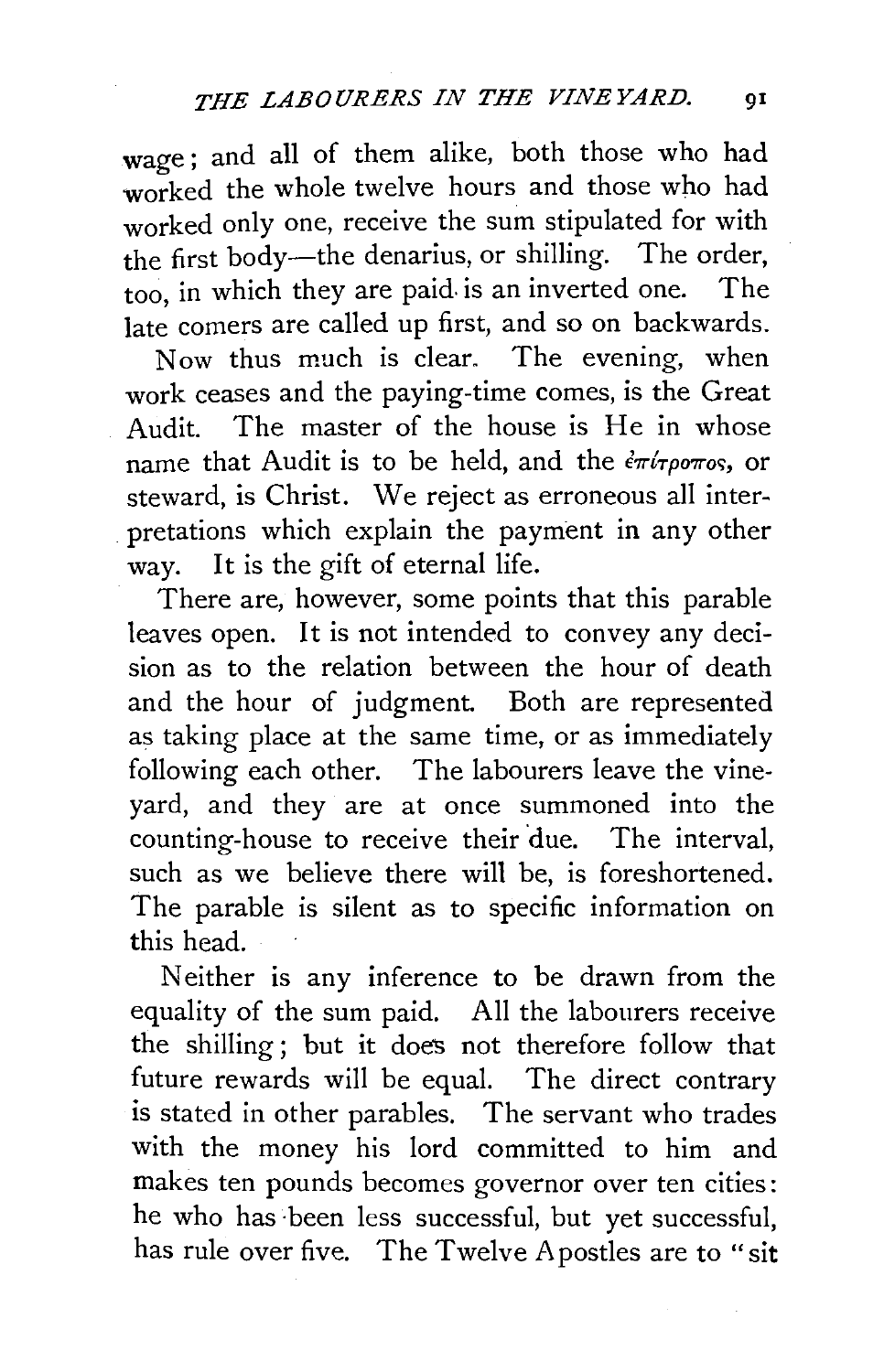on thrones." There are "least and greatest" in the kingdom of heaven, Many are called, but few are . raised to any elect or special dignity. These are direct statements made with reference to the par- · ticular point of the ranks or gradations in the Messianic kingdom. But here, in the parable of the Labourers in the Vineyard, there is a different purpose. It deals indeed with the question of rank and gradation, but only in a relative sense, as between different individuals or bodies of men. For the purposes of the parable it comes to the same thing, whether equal labour (or what seems to be equal labour) receives reward upon a graduated scale, or seemingly different amounts of labour are paid on the same scale. The point of the parable does not turn upon this. "Whatsoever is right, that shall ye receive."

The real question and the real difficulty lies in the comparative treatment of the different parties of labourers-in the fact that the first are made last and the last first. It is round this sentence that the whole parable hinges. It is not to be denied that there is a difficulty, which cannot be explained as merely accidental. It is part of the intention of the parable, and is just what makes it so instructive.

When it comes to be the turn of the first set of labourers to be paid, they too receive the shilling for which they had bargained. At this they grumble and complain, and they make bold to remonstrate with the master of the house. "These last have spent [or " made," literally, but idiomatically, as our own workmen sometimes say] but one hour, and thou hast made them equal to us, who have borne the burden and heat of the day." The reply that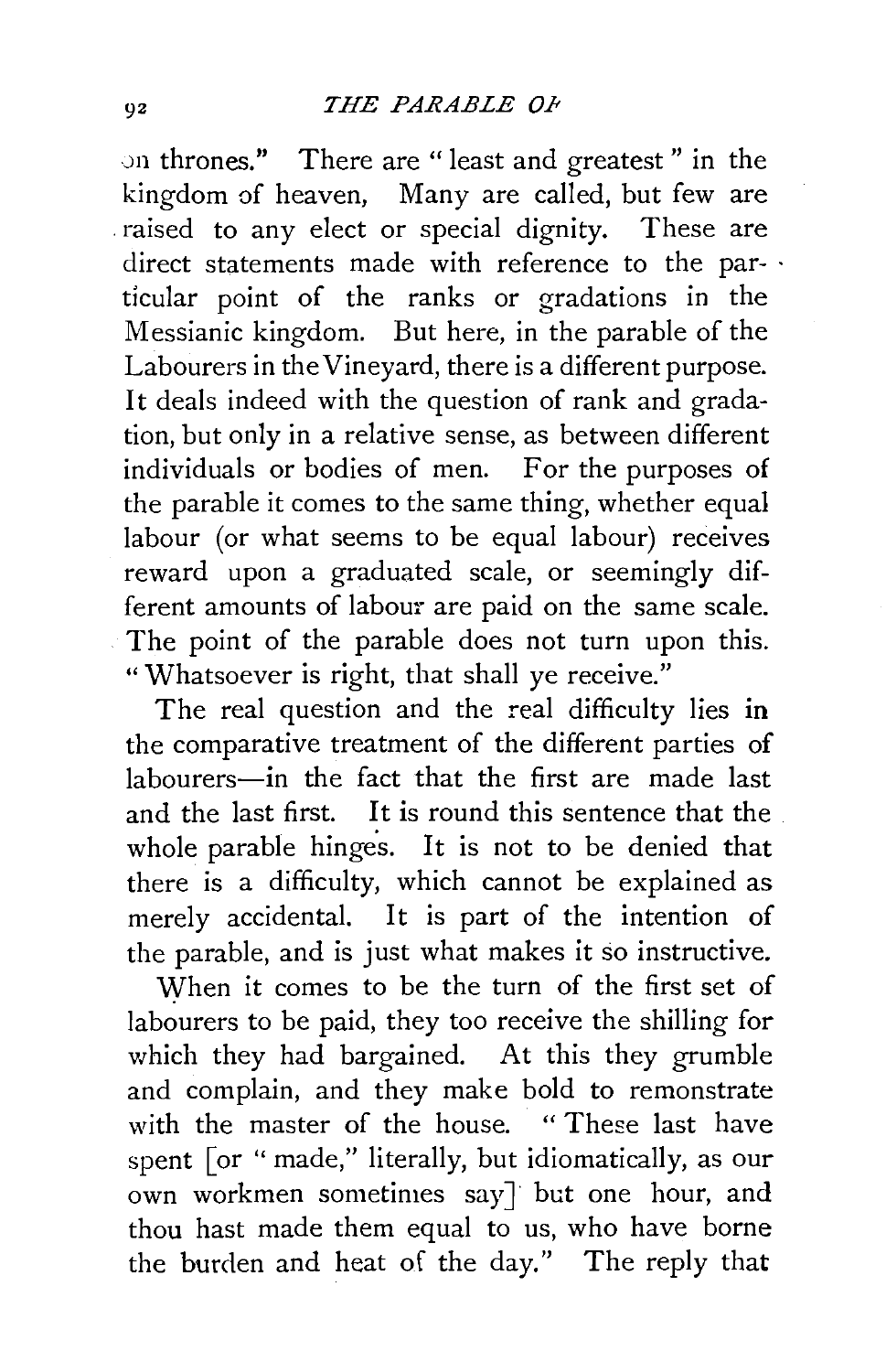they receive is quiet and courteous, but absolutely decisive and uncompromising: "Friend, I do thee no wrong ; didst thou not agree with me for a shilling? Take up thine own, and go thy way. It is my pleasure to give unto this last even as unto thee. Is it not lawful for me to do what I please with mine own ? Or is thine eye evil because I am good ? Art thou envious because I am liberal ?" There can be no rejoinder to this. The grounds alleged are beyond dispute: first, the bargain-a shilling they were to receive and a shilling they got ; and, secondly, the will and pleasure of the master of the house ; his money was his own, and if he chose to give to one and not to another, his right none could question.

We, too, must needs acquiesce in this reasoning. And yet is there not a faintly-heard murmur in our own consciences ? Have we not at heart a lurking sympathy with the disappointed workmen ? If such a case were to happen in real life, if any one of us were to treat his workmen in this way, we should indeed admit, as we needs must, the justice of the reply; and yet there would be an undertone of remonstrance and doubt as to whether, after all, the men who met with such rigorous measure had not some right on their side, and did not do well to be aggrieved. What shall ·we say to this ? It is not wrong to ask such questions. It is best not to blink difficulties, because by turning back upon and seeking to penetrate deeper into them, we often reach a truer meaning.

Is not this an instance of that wonderful phenomenon which we may, perhaps, venture to call the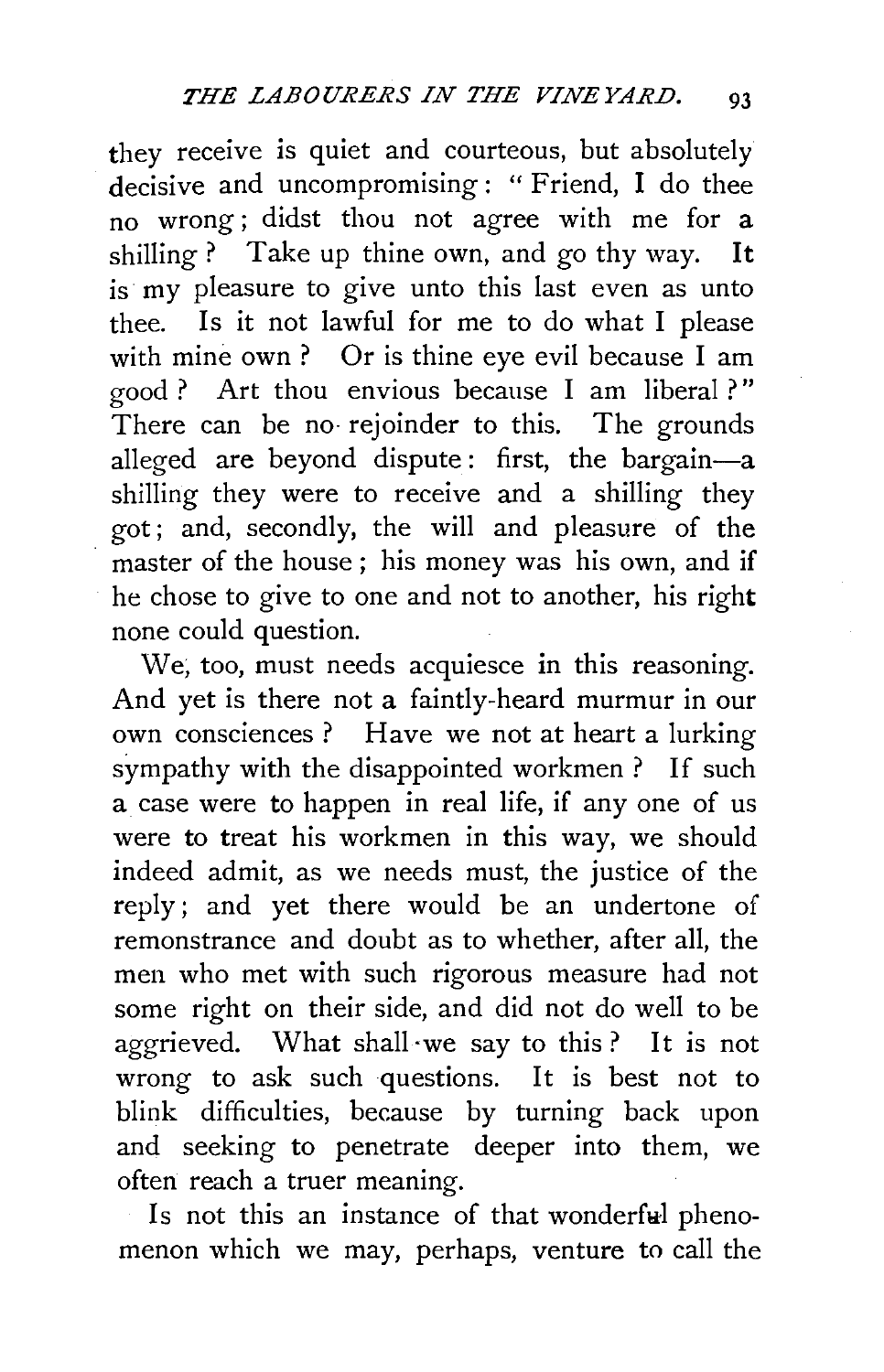*irony* of Jesus ? This is not the only time or occasion that He, the Holy One, spoke in a way that may seem for the moment to a superficial eye to contradict the tenor of his own mission. He disclaimed for Himself the title of " Good." He likened the Christian elsewhere to a fraudulent steward. He drew one of his parables from an unjust and selfish judge, who is wearied, by sheer persistence on the part of the petitioner, into granting what his own sense of right is insufficient to move him to grant; another from the conduct of a man who will do to save himself annoyance more than ever he will do for the sake of friendship. A criticism, shallow with all its ability and learning, has stumbled at these sayings and cast a doubt upon their genuineness.<sup>1</sup> But which of the disciples possessed that finely-tempered and gracious audacity which could invent them? It is not the sinner who speaks, but the deep and thrilling humanity of Him who was·" in all points tempted like as we are, yet without sin."

In the answer of the master of the house something is spoken and something is withheld. The reply is adapted to the nature of the remonstrance. If that had been made in a different manner and spirit we may believe that perhaps less reserve and more confidence would have been shewn. As it is, the answer that is given is absolutely valid and true. It is one side of the truth, and the side that will always be turned against murmurers. It reminds us of the words of St. Paul: "Nay, but, 0 man, who art thou that repliest against God ? Shall the thing formed

r *Cf.* Keim, "Geschichte Jesu von Nazara," r. p. 74, n. 2.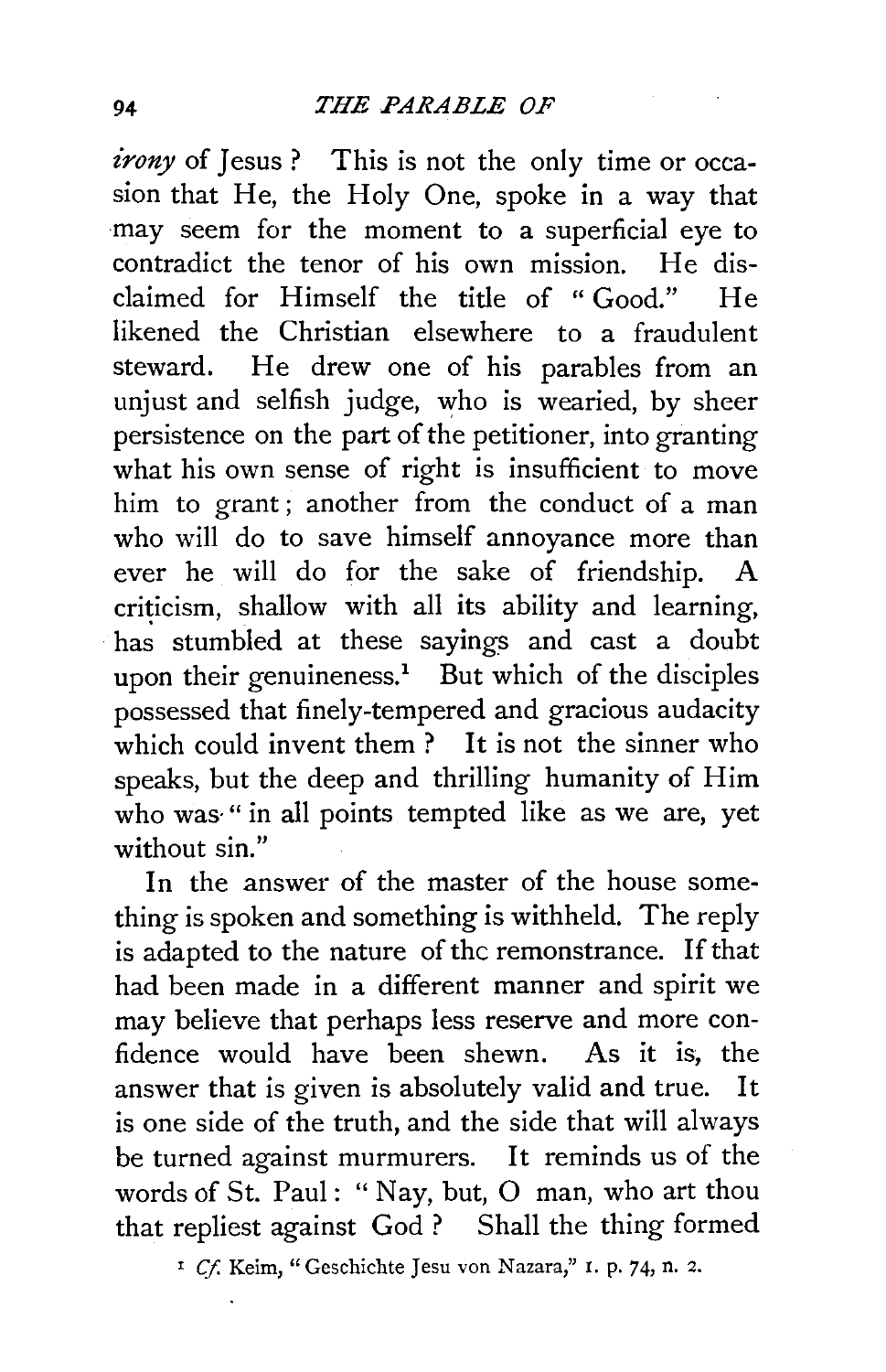say to him that formed it, ' Why hast thou made me thus?' Hath not the potter power over the clay of the same lump to make one vessel unto honour and another unto dishonour?"<sup>1</sup> A view of destiny stern and severe, but true, though clearly not an exhaustive account either of Divine Justice or Divine Mercy. So here in the parable we have to do only with the apparent aspect of things. The time at which the labourers had been at work is disregarded in the wages which they receive. But time is, as all experience shews, a very imperfect test of the value of labour. $<sup>2</sup>$  It is only said that the</sup> later-called labourers worked for a shorter time, not that their work was essentially of less value than that of those who were called first. The reverse ot this is implied : "Whatsoever is right, I will give you." The promise is put upon the ground of justice. It was really, we may be sure, justice, and not partial or capricious generosity, that regulated the reward. This is the unwavering language of Scripture: God will "render to every man according to his deeds ; . . . unto them that are contentious, and do not obey the truth, . . . indignation and wrath, tribulation and anguish, upon every soul of man that doeth evil, of the Jew first, and also of the Gentile ; but glory, honour, and peace, to every man that worketh good, to the Jew first, and also to the Gentile: for *there is no respect of persons with God.* <sup>8</sup>

 $I$  Romans ix. 20, 21.

<sup>2</sup> " Finis parabolæ est mercedem vitæ æternæ non tempori quo quis laboravit, sed labori et operi quod fecit respondere."-Maldonatus, quoted by Trench. Dr. Trench criticises this view unfavourably, and no doubt it is mistaken in assigning as the main object of the parable what is really, as it were, only a kind of hidden background to it.

3 Romans ii. 6, 8-11.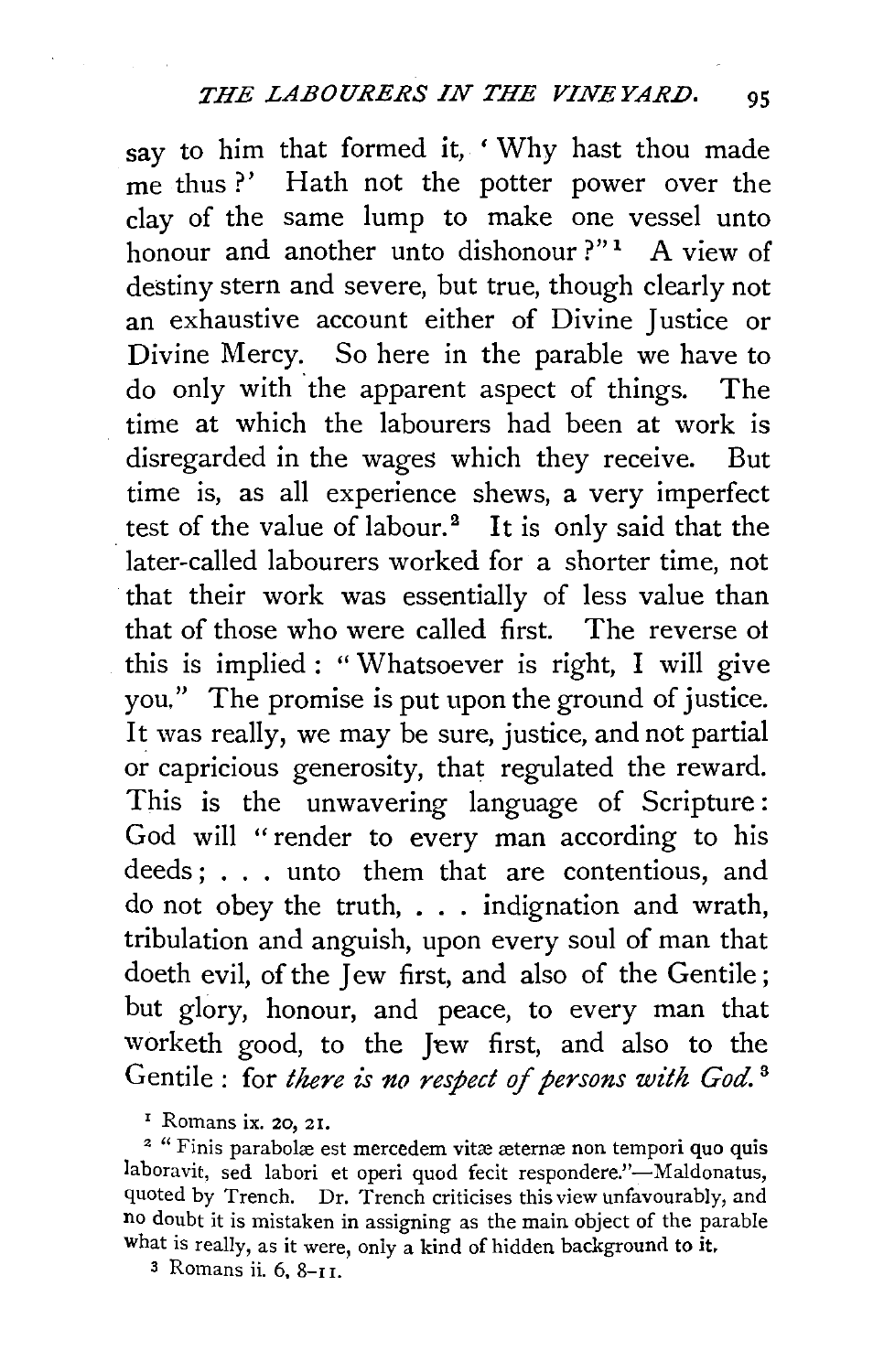Apply the parable, in each of its different senses, and all becomes clear. The Jew was first called. God had made with him a solemn covenant. His were " the adoption, and the glory, and the covenants, and the giving of the law, and the service of God, and the promises." His were "the fathers of whom, as concerning the flesh, Christ came." There was a time when all the rest of the world was standing idle in the market-place, when it could be said, " You only have I known of all the families of the earth."<sup>1</sup> And yet the Gentile kingdoms, even those who were last admitted, would not therefore be at a disadvantage if they were faithful to their calling. Even then the first might be last and the last first.

Or, still more strikingly, within the circle of the Apostles: Peter himself, it was true, had been among the first to receive the summons, and yet he was outdone by one who spoke of himself as " born out of due time, the least of the apostles, and not meet to be called an apostle," who had not only stood idle, but had actually persecuted the Church of God. This relation between St. Peter and St. Paul may be said to be prophetically anticipated in the parable. In it a warning was conveyed to the elder Apostle that, though he had left all to follow Christ, still no primacy was assured to him ; and he was at the same time admonished not to look forward in that spirit o't jealousy and self-assertion (in his case, perhaps, thoughtless rather than deliberate) which prompted his question, "What shall we have therefore ? "

This is the main purport of the parable. In calling attention to the fact that the mention of the time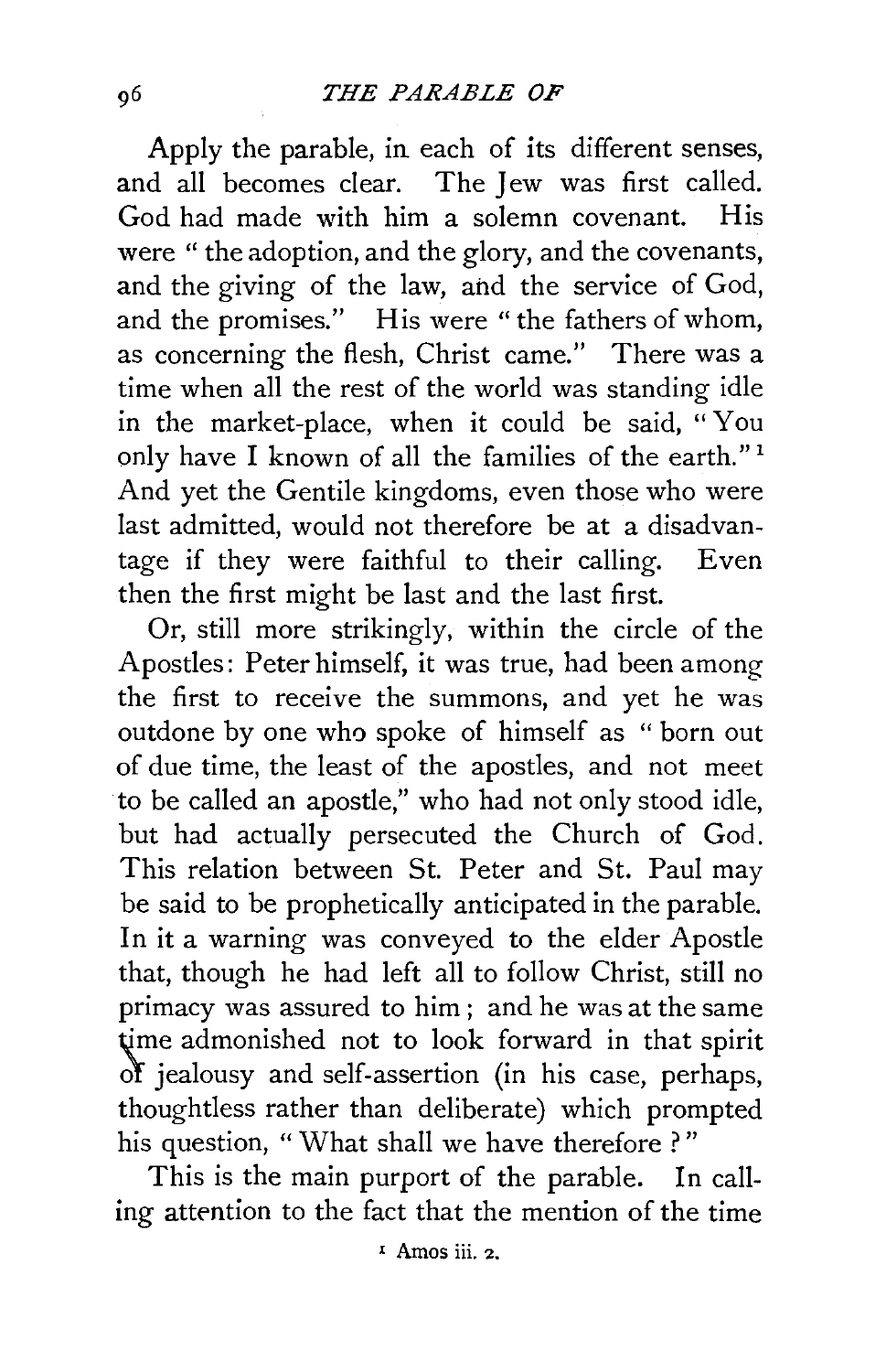at which the labourers had been at work tells us nothing as to the nature and value *(i.e.,* relative or comparative value) of that work, it is not intended that this is more than an incidental feature. We insist upon it only because it is here that the difficulty of the parable and the explanation of the difficulty seem to lie. The judgments of God are not arbitrary, though they might seem so, if looked at through the glasses of human jealousy and ignorance. The first may be last and the last first, and vet justice, infinite and perfect justice, governs the Divine awards. Those who make so bold as to murmur at the lot apportioned to them will be answered as they deserve. The severer side of God's Providence will be turned upon them. They will have the mysteries of Omnipotence unfolded to them rather than the mysteries of Grace. In a truly humble, and gentle, and reverent mind such ques tions will never arise at all.

And yet, on the other hand, we must not take too exaggerated a view of the character of those who found themselves so unexpectedly levelled and degraded. They, too, receive each the wages that were agreed upon. We must take our stand upon this, and not suffer ourselves to be led away by any comments that, through a narrow conception both of human nature and Divine grace, construe the rebuke into a sentence of complete and final reprobation. All that is meant is the often-taught lesson, that those who are greatest in their own estimation and in that of the world shall be least in the kingdom of heaven. A place in that kingdom, though a much humbler one than they supposed, will not be denied them. VOL. III.  $\frac{1}{8}$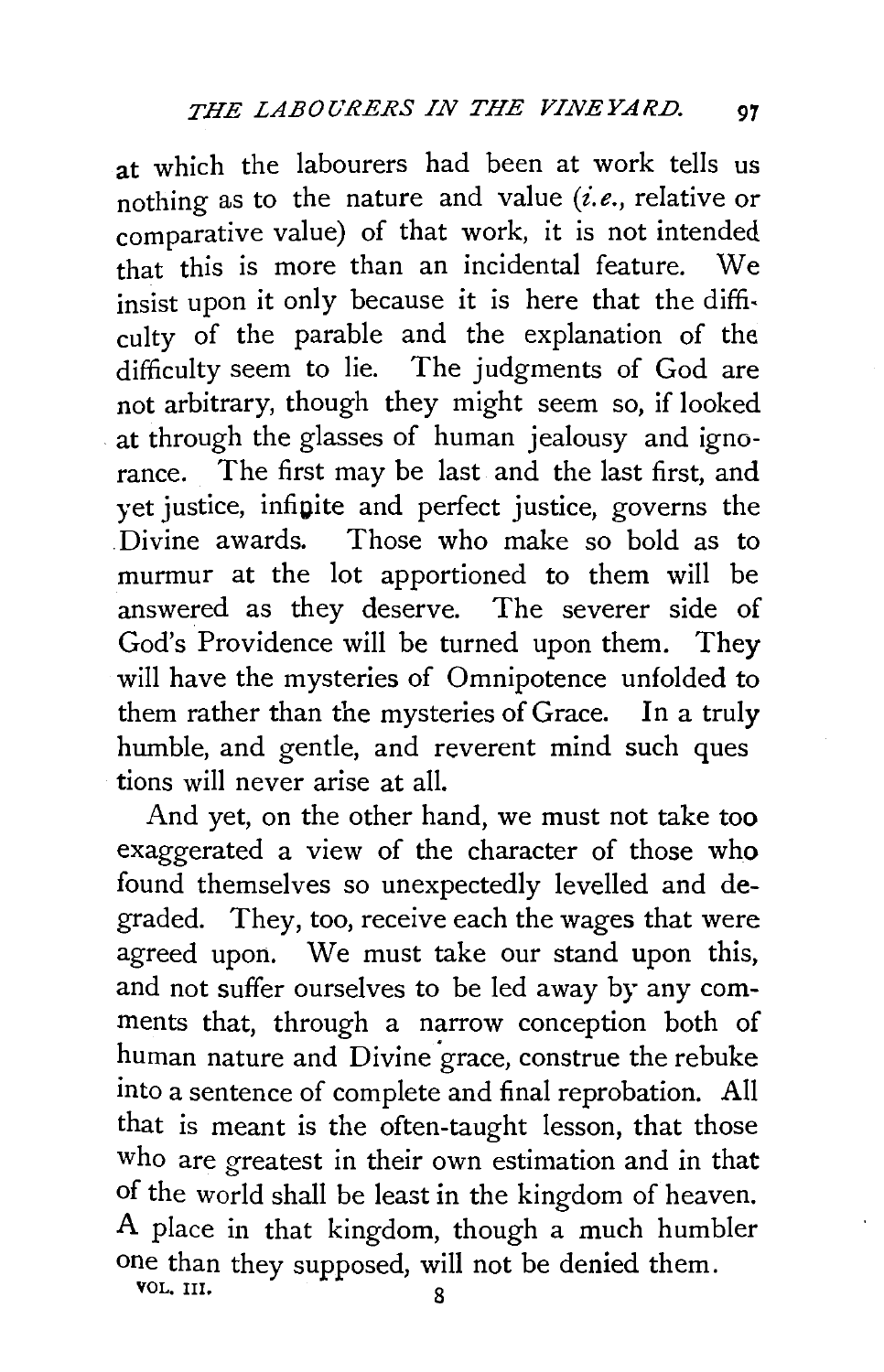The class of minds indicated in the parable is very similar to that which is exemplified by the elder brother in the parable of the Prodigal Son. There, again, it is a mistake to suppose that, though offending on that one point, the murmurer is unreservedly and utterly condemned. We might almost go so far as to say that in neither case is the murmuring quite of the essence of the parable. The state of things that gives rise to the murmur is the real point. The murmur itself is accessory rather than principal. It serves to "justify the ways of God to men," by introducing a proposition that helps to explain them. At the same time, incidentally, it throws in a touch of true psychology. It is not intended that at the Last Day there will be even the possibility of querulous appeal. But there are some minds the unspoken thought of which would be such an appeal. There are querulous and thankless spirits who do indeed that which is required of them, but in a cheerless, unimpassioned, dull, precise, and mechanical way. Like most formalists they have a good opinion of themselves and of their own place in the sight of God. They are apt to count up their good deeds : " We have borne the burden and heat of the day;" "Lo, these many years have I served thee, neither transgressed I at any time thy commandment." Their religion does not begin in self- abasement. They have never known that peculiarly crushed and helpless feeling that is implied in the word "contrition." They have something of the Pharisaic leaven about them, though they are not quite Pharisees. They are hard and unsympathetic in their judgments, and though they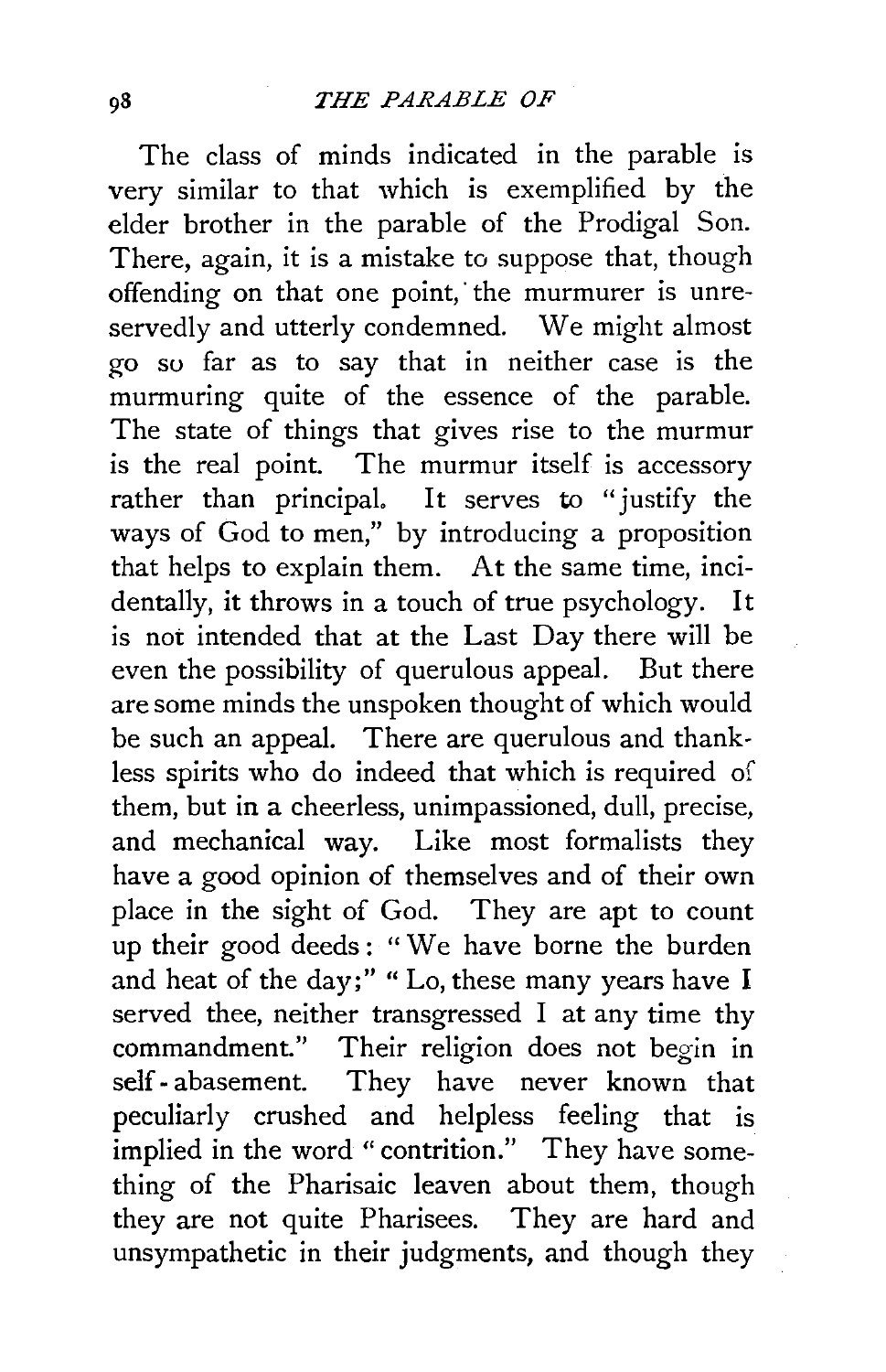confess in words their own unworthiness, still at heart they barely escape congratulating themselves that they are not as other men.

Still there is a truth in their plea. They *have*  borne the burden and heat. They *have* laboured and suffered. They have *not* been caught in open transgression. They *have* lived decent and respectable lives. And, therefore, we are not led to the paradox of supposing that they will be ultimately excluded from the kingdom of heaven. They are not sent away empty. Nay, they may even receive some consolatory explanation of what seems to them an injustice, - "Son, thou art ever with me, and all that I have is thine."

The parable of the Prodigal is, in this respect, a still further development of this of the Labourers in the Vineyard. It tracks out still more tenderly and delicately the human aspects and relations of these two different modes of service. In the eyes of Him by whom it was spoken nothing was common or unclean. He could raise and dismiss the weeping penitent, but he did not therefore repel the colder Pharisee. He admitted Nicodemus among his disciples. He made his grave in Joseph's tomb.

We fall into opposite errors in reading Scripture and in real life. In the one we allow no kind of merit, no redeeming qualities at all, to that very class of persons who in the other almost monopolize our respect. The truth lies between both extremes. There is room even for the Pharisee in the kingdom of heaven, though from the first he will become last, and from the greatest least. His early call, his lifelong service, his regular religious habits, his punc-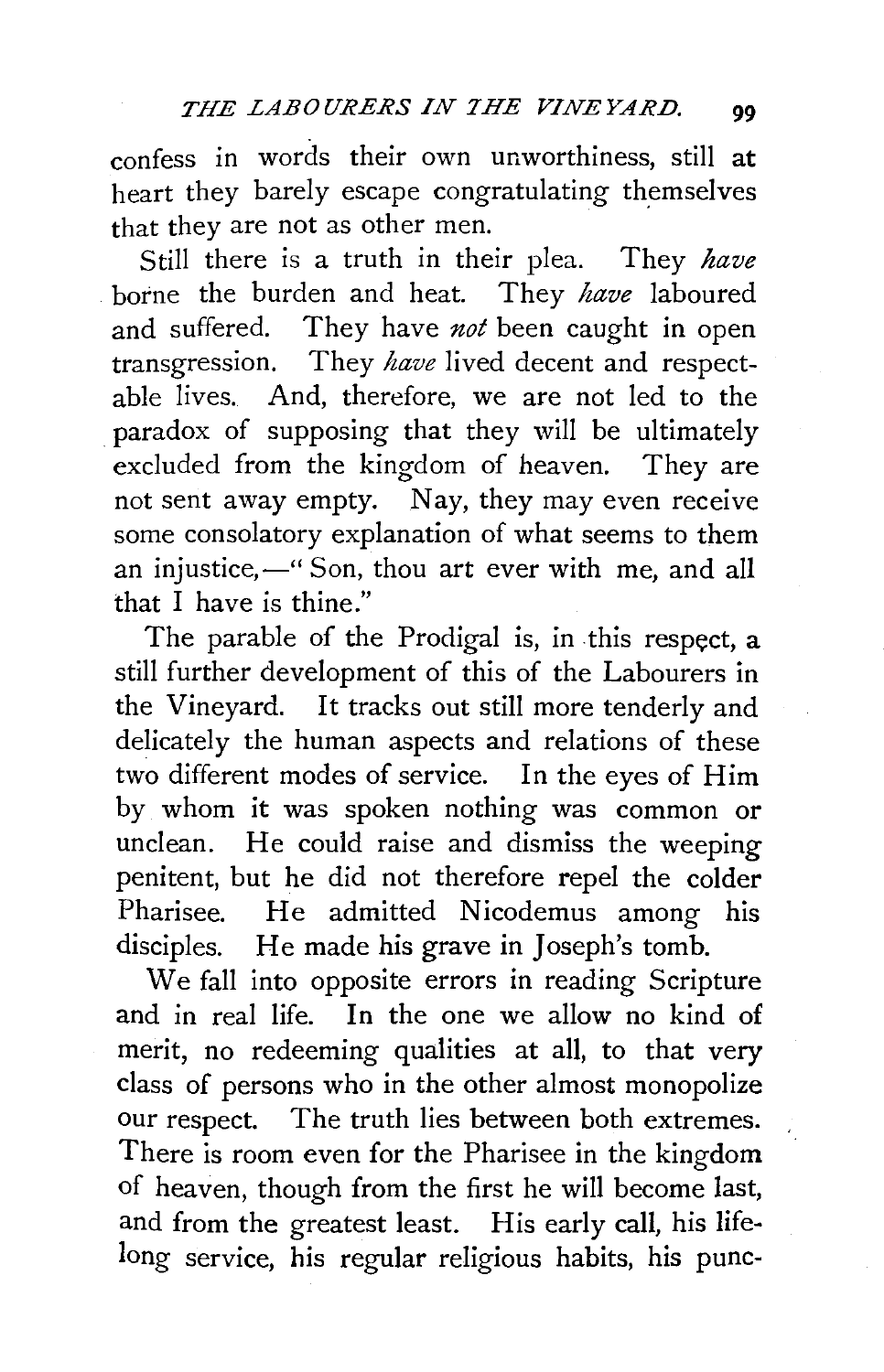tilious payment of his dues, will not prevent him from being forestalled by many whom, living, he had despised. They will be bidden to go up higher, and he will take the lower place with shame. Still he may not murmur at his lot, for he can be no fair judge in his own cause. Rather let him be resigned and prepared for it beforehand, and thankful that he should fare no worse. What he has is sure to be far more than he deserves, and the less mercenary the spirit in which he labours the better it will be for him.

In the highest Christian temper the mercenary element will be entirely wanting. It will be reward enough for him who has it that he should be permitted to work in God's vineyard at all. He will r.ot be casting his eyes this way and that, to see how others are working or when their service begins. He will know that the Lord of the vine yard is no mere contractor who will deal with him after the letter of his bond, but an infinitely kind and loving Father to all who prove themselves his children. God is to us really what we ourselves make Him to be. If we are formalists and legalists we shall be judged by the letter, but to those who love much, much shall be both given and forgiven.

Thus, so far from there being anything partial or unequal in the Divine judgments, they are really the necessary, and, we might almost say, automatic consequences of our own conduct. There may be parts in them that we cannot understand, just as there are parts of our own conduct that we cannot, or at least do not, sufficiently analyse. But these two things are correlative. The seeming anomalies